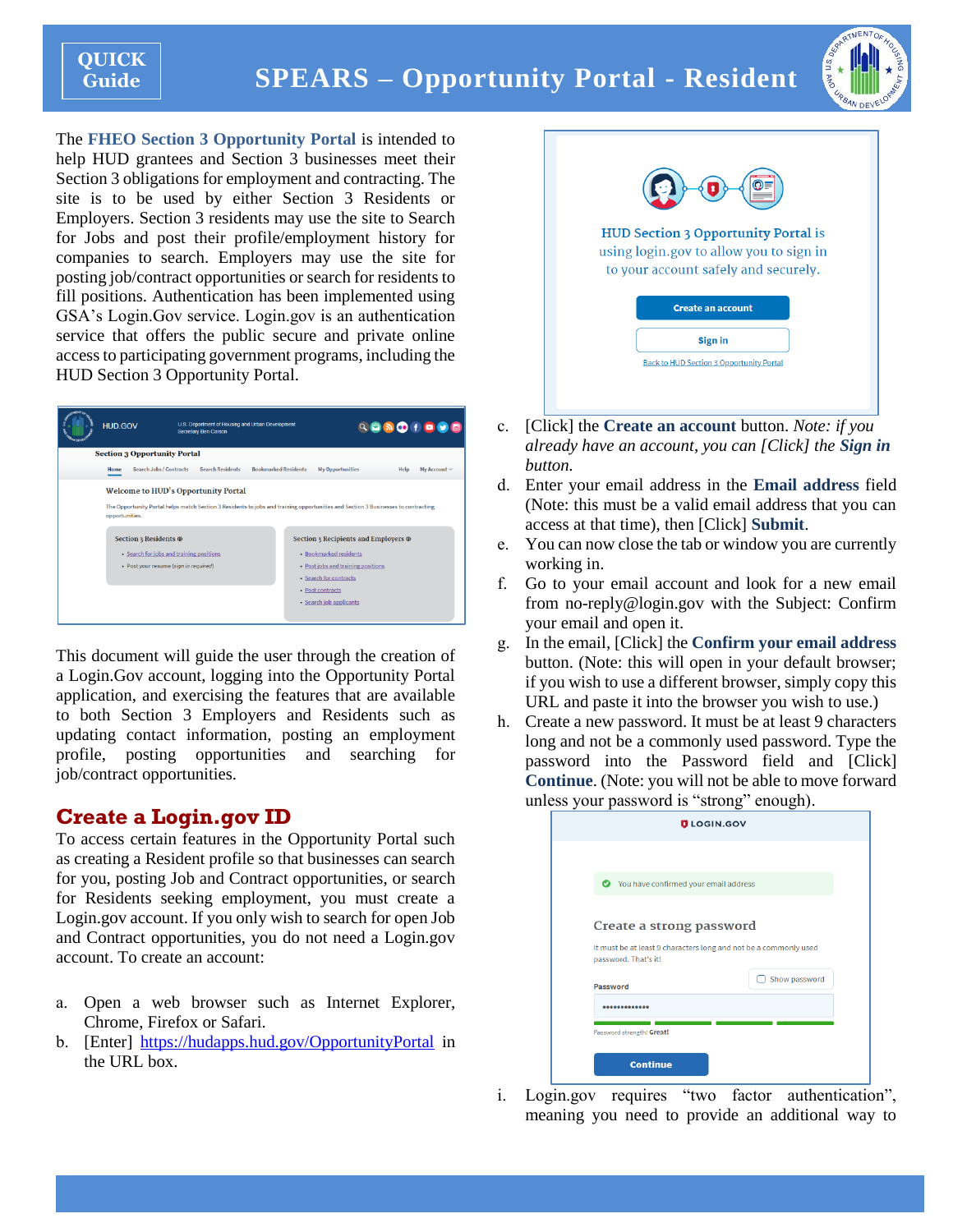prove you are the owner of your account when logging in (this adds an additional layer of security to your account). Choose one of the 3 options presented (the simplest is usually Text Message/SMS if you have a cell phone; otherwise, the next simplest is to get a phone call). Then [Click] the **Continue** button.

j. If you chose Text Message/SMS then enter your mobile phone number in the Mobile phone number field, then [Click] the **Send code button**.

| <b>ULOGIN.GOV</b>                                                    |  |
|----------------------------------------------------------------------|--|
|                                                                      |  |
| Add a phone number                                                   |  |
| Every time you log in, we will send you a one-time security code via |  |
| text message or phone call. This helps safeguard your account.       |  |
| <b>International code</b>                                            |  |
| <b>United States of America +1</b>                                   |  |
|                                                                      |  |
| Phone number Mobile phone or landline. If you enter a landline,      |  |
| please select "Phone call" below.                                    |  |
|                                                                      |  |
|                                                                      |  |
| How should we send you a code?                                       |  |
| <b>O</b> Text message (SMS)<br>Phone call                            |  |
| You can change this selection the next time you log in.              |  |
|                                                                      |  |
| <b>Send code</b>                                                     |  |
|                                                                      |  |

- k. If you chose Text Message/SMS then enter your security code that you received via text message/SMS in the One-time security code field, then [click] **Submit**. (Note: you must do this within 10 minutes of receiving the code, or you will need to generate a new one).
- l. Write down, print out, or take a screen shot of your personal key; you may need this to log in later to regain access to your account if you lose your phone, for example.
- m. [Click] **Continue**.

| <b>Your personal key</b>                    |                               |
|---------------------------------------------|-------------------------------|
|                                             |                               |
| Generated on March 14, 2018                 | <b>ULOGIN.GOV</b>             |
| $\mathbf C$ Get another key                 | $\rightarrow$ Print this page |
| Why do I need to store my new key on paper? |                               |

- n. Type the personal key that you just saved in the field that appears. You do not need to enter dashes, just the numbers and letters from your key.
- o. [Click] **Continue**.

# **Log in with Login.gov**

To log in to the Section 3 Opportunity Portal, do the following.

- a. Once you have an account, you can go to <https://hudapps.hud.gov/OpportunityPortal> in your web browser, then [Click] the **Sign in** button.
- b. [Enter] your **Email Address** and **Password** that you used when signing up for Login.gov and [Click] **Next.**
- c. You will then be logged into the application and the Section 3 Opportunity Portal home page will appear.

# **Choose Role and Add Resident Profile**

When you log in for the first time, you will need to select a role. You can also get to this page by [Selecting] **My Account** from the upper menu and then [Selecting] **View Profile**. The Resident Profile role allows you to post information that only approved employers can search for, such as your skills, interests, preferences, employment information and resume.

a. On the Role page, [Select] "**I want to participate as a Section 3 resident by posting a resume with my employment history/experience, skills, and training for approved employers/contractors to review for possible employment.**", [Click] "**I certify that I meet**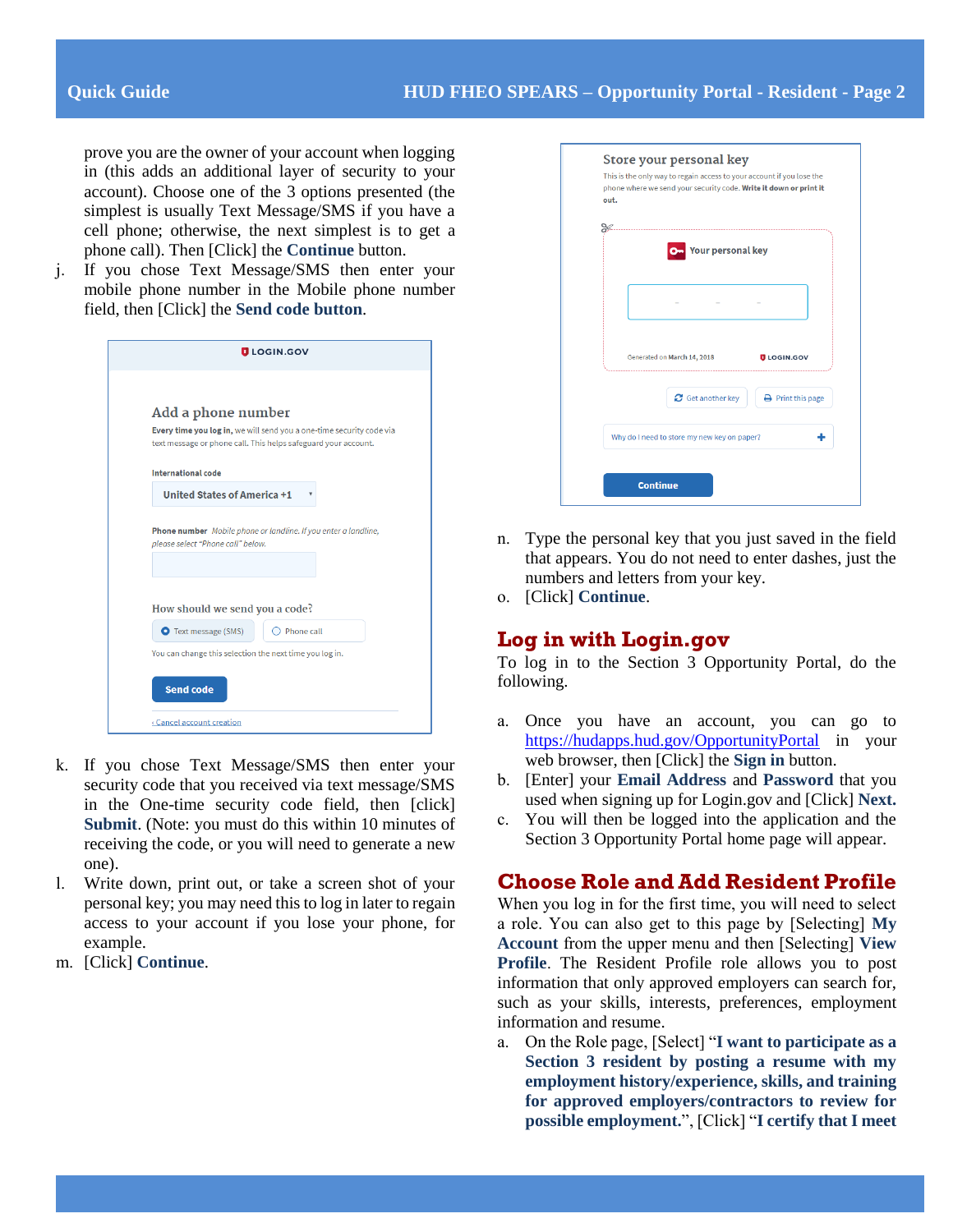#### **HUD's Section 3 eligibility requirements**", then [Click] **Save**.



- b. [Scroll] down to the **Contact** section and [Click] the **Edit** button.
- c. [Enter] data. You must enter data in all of the *Required* fields. [Click] **Save**.

| <b>Edit Contact Details</b>                                                    |          |
|--------------------------------------------------------------------------------|----------|
| <b>Contact Details</b>                                                         |          |
| <b>Email Address</b><br><b>Septimal Demail.com</b><br>Manage Login.Gov Account |          |
| Title<br>Ms.                                                                   | 国        |
| <b>First Name</b>                                                              | Required |
| Sandra                                                                         |          |
| Middle Name                                                                    |          |
| <b>Last Name</b>                                                               | Required |
| Jimenez                                                                        |          |

- d. [Scroll] down to the **Profile Details** section and [Click] the **Edit** button.
- e. [Enter] data into all of the relevant fields. [Click] **Save**.

| <b>Edit Profile Details</b>                                                              |          |
|------------------------------------------------------------------------------------------|----------|
| <b>Profile Details</b>                                                                   |          |
| Summary                                                                                  | Required |
| I am seeking work as a carpenter. I also have experience with<br>electrical and drywall. |          |
| <b>Type of Work</b>                                                                      | Required |
| Permanent                                                                                |          |
| <b>Work Status</b>                                                                       | Required |
| <b>Full-time</b>                                                                         |          |
| Availability                                                                             | Required |
| Within 1 month                                                                           | ≜        |
|                                                                                          |          |
| <b>Compensation Requirements</b>                                                         |          |

- f. [Scroll] down to the **Employment History** section and [Click] the **Add Employment History** button.
- g. [Enter] data into all of the fields. [Click] **Save**.

| <b>Add Employment History</b> |          |
|-------------------------------|----------|
| <b>Employment Details</b>     |          |
| <b>Job Title</b>              | Required |
| <b>Carpenter Supervisor</b>   |          |
| <b>Company Name</b>           | Required |
| <b>Acme Construction</b>      | 固        |
| Location                      | Required |
| San Juan, PR                  |          |
| From (Month / Year)           | Required |
| November                      | ٠        |
| 2012                          |          |
| To (Month / Year)             | Required |
|                               | ٠        |
|                               | ≜        |

- h. If you have an attachment to add, [Scroll] down to the **Documents** section and [Click] the **Add Document** button.
- i. [Click] **Browse…** and choose a file to upload (PDF or .docx), then [Enter] data into all of the relevant fields. [Click] **Upload**.

| <b>Upload Resident Document</b>                                                                                     |          |
|---------------------------------------------------------------------------------------------------------------------|----------|
| <b>Document Details</b>                                                                                             |          |
|                                                                                                                     |          |
| Upload your file                                                                                                    | Regulted |
| Choose File sandra-resume.docx                                                                                      |          |
| Description                                                                                                         |          |
| Sandra's current resume                                                                                             |          |
| Type                                                                                                                | Regulred |
| Resume                                                                                                              | ٠        |
| You can upload documents in MS Word or PDF format.<br>Do not include any of the following information in documents: |          |
| o Classified or government sensitive information                                                                    |          |
| o Social Security Number (SSN)                                                                                      |          |
| o Photos of yourself                                                                                                |          |
| o Personal information, such as age, gender, religious<br>affiliation, etc.                                         |          |
|                                                                                                                     |          |

j. NOTE: Each file upload is limited to 2MB in size, but unlimited in the number of files that may be uploaded.

# **Edit Resident Profile**

Following are the steps to edit a Resident profile.

- a. [Scroll] to the **Contact** section and [Click] the **Edit** button.
- b. [Update] data in the relevant fields. [Click] **Save**.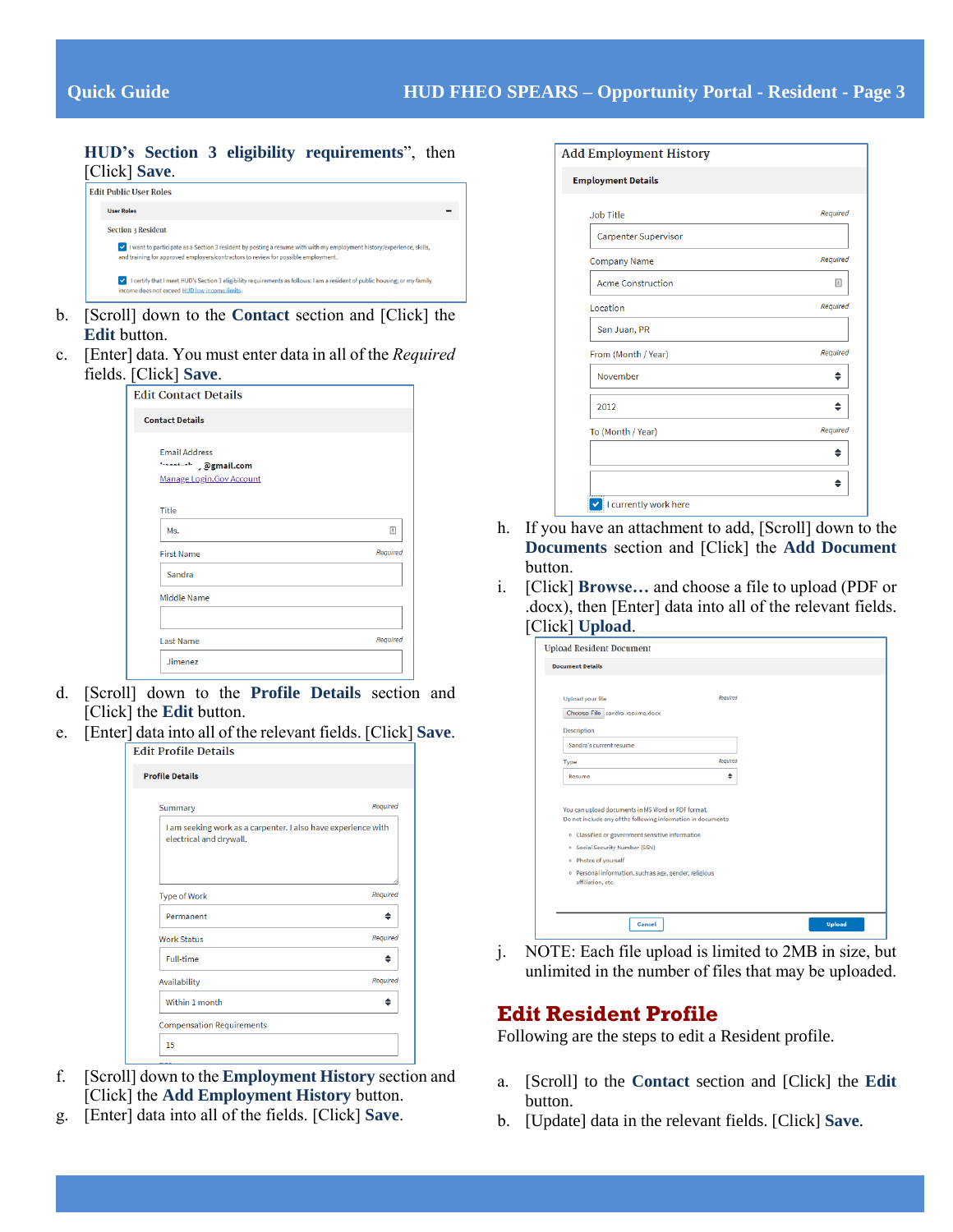- a. [Scroll] down to the **Profile Details** section and [Click] the **Edit** button.
- b. [Update] data fields you want to change. [Click] **Save**.
- c. [Scroll] down to the **Employment History** section and [Click] the **Edit** button next to one of your entries.
- d. [Update] data in the fields you want to change. [Click] **Save**.
- e. [Scroll] down to the **Documents** section and [Click] the **Edit** button next to one of your documents.
- f. [Update] data in the fields you want to change. [Click] **Save**.
- g. To delete an Employment History entry, [Scroll] to the **Employment History** section and [Click] the **Delete** button next to one of your entries.
- h. When prompted, [Click] **OK** to confirm.
- i. To delete a Document, [Scroll] down to the **Documents** section and [Click] the **Delete** button next to one of your documents.
- j. When prompted, [Click] **OK** to confirm.

# **Search and View Job and Contract Opportunities**

- a. [Click] **Search Jobs/Contracts in** the upper menu.
- b. [Choose] either the **Job Search** or **Contract Search** tab for your search.

| Enter keywords to search for a Section 3 job opportunity.<br>San Juan-Guaynabo, PR HUD Metro |  |
|----------------------------------------------------------------------------------------------|--|

c. To search for an opportunity, [Enter] one or more keywords and a location related to the type of job or contract you are seeking and [Click] **Search**. Note that you can also choose from more options by clicking the **Job Search Options** or **Contract Search Options** panel and changing the options available.

| Search                                                                                                                                                          |
|-----------------------------------------------------------------------------------------------------------------------------------------------------------------|
| Search the Section 3 Opportunities Portal for jobs, contracts, or registered businesses. You can also post a job opportunity or post a contract<br>opportunity. |
| <b>Contract Search</b><br>Job Search                                                                                                                            |
| <b>Contract Search</b>                                                                                                                                          |
| Enter keywords to search for a Section 3 contract opportunity.                                                                                                  |
| Plumbing                                                                                                                                                        |
| Location:                                                                                                                                                       |
| <b>Puerto Rico</b>                                                                                                                                              |
| <b>Contract Search Options</b>                                                                                                                                  |
| <b>Contract Type</b>                                                                                                                                            |
| Sealed-bid                                                                                                                                                      |
| <b>Unit Price</b>                                                                                                                                               |
| <b>Cost Plus</b><br>v                                                                                                                                           |
| <b>Firm Fixed Price</b>                                                                                                                                         |
| <b>Time and Materials</b>                                                                                                                                       |
| Other                                                                                                                                                           |
|                                                                                                                                                                 |
| <b>Search</b>                                                                                                                                                   |
|                                                                                                                                                                 |
|                                                                                                                                                                 |

- d. [Click] a **Job or Contract Title** link from the search results to view the read-only view of the posting.
- e. Contact details are available in the posting, and some postings will have clickable URLs for more information.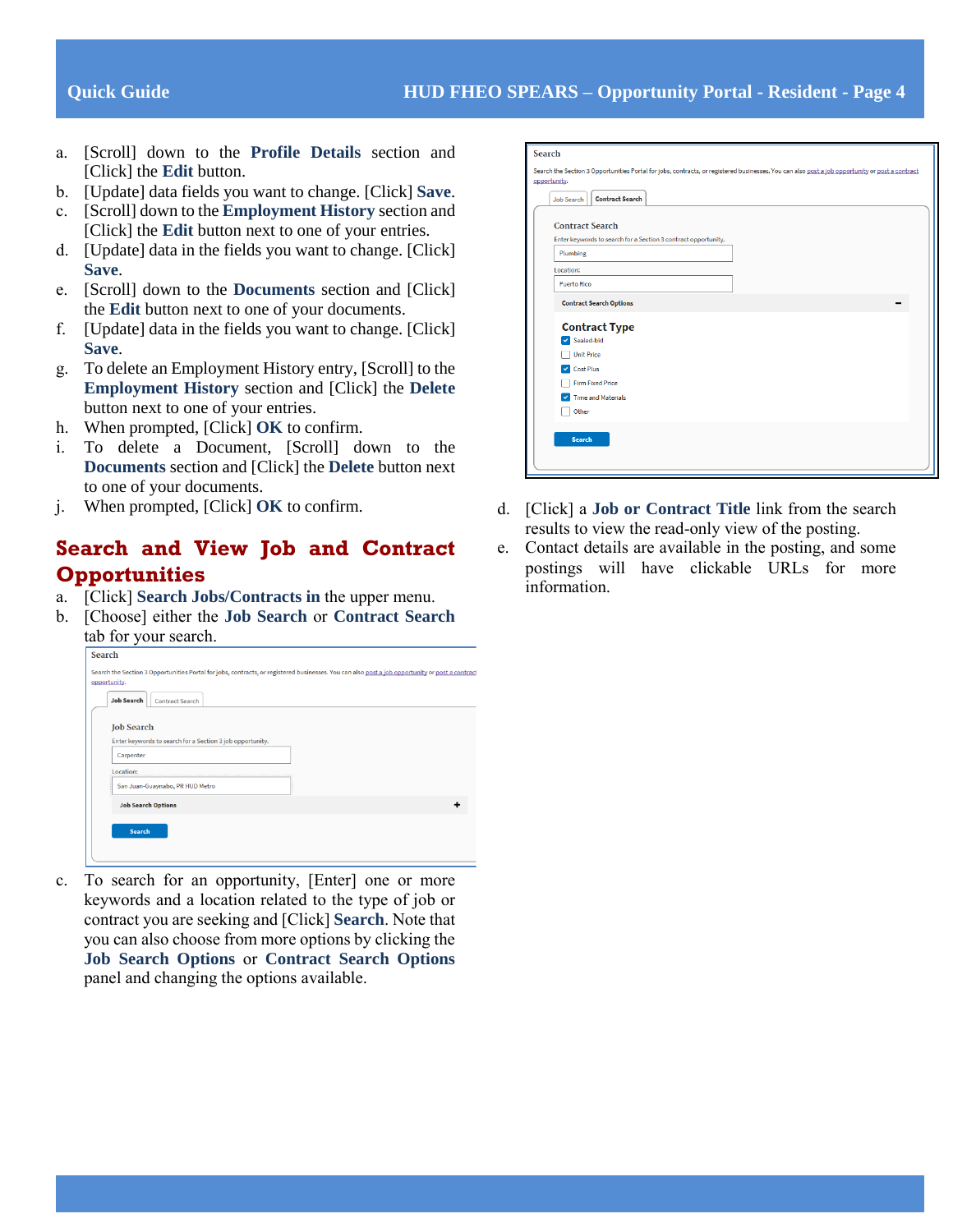

# **SPEARS – Portal de Oportunidades - Residente**



El **Portal de Oportunidades de la Sección 3 de la Oficina de Vivienda Justa e Igualdad de Oportunidades (FHEO, por sus siglas en inglés)** tiene como propósito ayudar a los adjudicatarios del Departamento de Vivienda y Desarrollo Urbano (HUD, por sus siglas en inglés) y a las empresas de la Sección 3 a cumplir con las obligaciones que dicha sección les impone para el empleo y la contratación. El sitio habrá de ser utilizado ya sea por residentes o por empleadores de la Sección 3. Los residentes de la Sección 3 pueden usar el sitio para buscar empleos y publicar su perfil/experiencia laboral para las búsquedas de las empresas. Los empleadores pueden usar el sitio para publicar oportunidades de trabajo/contratación o para buscar residentes que ocupen las plazas. Se ha instaurado un proceso de autenticación utilizando el servicio de Login.Gov de la Administración de Servicios Generales (GSA, por sus siglas en inglés). Login.gov es un servicio de autenticación que ofrece al público un acceso seguro y privado en línea a programas de gobierno participantes, entre ellos, el Portal de Oportunidades de la Sección 3 del HUD.



Este documento guiará al usuario para que cree una cuenta de Login.Gov, inicie sesión en la aplicación del Portal de Oportunidades y use las funciones que están disponibles tanto para los residentes como para los empleadores de la Sección 3, como actualizar sus datos de contacto, publicar un perfil y oportunidades de empleo, y buscar oportunidades de trabajo/contratación.

### **Cree una cuenta de Login.gov**

Para acceder a ciertas funciones del Portal de Oportunidades, como crear un perfil de residente para que las empresas puedan encontrarlo, publicar oportunidades de trabajo y contratación, o encontrar residentes que estén buscando trabajo, usted deberá crear una cuenta en Login.gov. Si sólo desea buscar oportunidades de empleo y contratación disponibles, no necesita tener una cuenta en Login.gov. Para crear una cuenta, haga lo siguiente:

- a. Abra un navegador de internet, como Internet Explorer, Chrome, Firefox o Safari.
- b. [Escriba] https://hudapps.hud.gov/OpportunityPortal en la barra de direcciones URL.



- c. [Haga clic en] el botón **Create an account** (Crear una cuenta). *Importante: Si ya tiene una cuenta, puede [hacer clic] el botón Sign in (Iniciar sesión).*
- d. Ingrese su dirección de correo electrónico en el campo **Email address** (Dirección de correo electrónico) (Importante: Esta debe ser una dirección de correo electrónico válida a la que pueda acceder en ese momento) y luego [haga clic en] **Submit** (Enviar).
- e. Ahora puede cerrar la pestaña o la ventana en la que esté trabajando.
- f. Abra su cuenta de correo electrónico y busque un nuevo mensaje de no-reply@login.gov con el asunto: Confirm your email and open it (Confirme su correo electrónico y ábralo).
- g. En el mensaje, [haga clic en] el botón **Confirm your email address**(Confirme su correo electrónico). (Importante: Esto se abrirá en su navegador predeterminado; si desea usar un navegador diferente, tan solo copie este URL y péguelo en el navegador que desee utilizar).
- h. Cree una nueva contraseña. Debe tener por lo menos 9 caracteres y no ser una contraseña comúnmente utilizada. Escriba la contraseña en el campo **Password** (Contraseña) y [haga clic en] en **Continue** (Continuar). (Importante: no podrá proseguir a menos que la contraseña sea lo suficientemente "difícil").

|                                                                                                                      | <b>ULOGIN.GOV</b> |
|----------------------------------------------------------------------------------------------------------------------|-------------------|
| You have confirmed your email address<br>◓                                                                           |                   |
| Create a strong password<br>It must be at least 9 characters long and not be a commonly used<br>password. That's it! |                   |
| Password                                                                                                             | Show password     |
|                                                                                                                      |                   |
| Password strength: Great!<br><b>Continue</b>                                                                         |                   |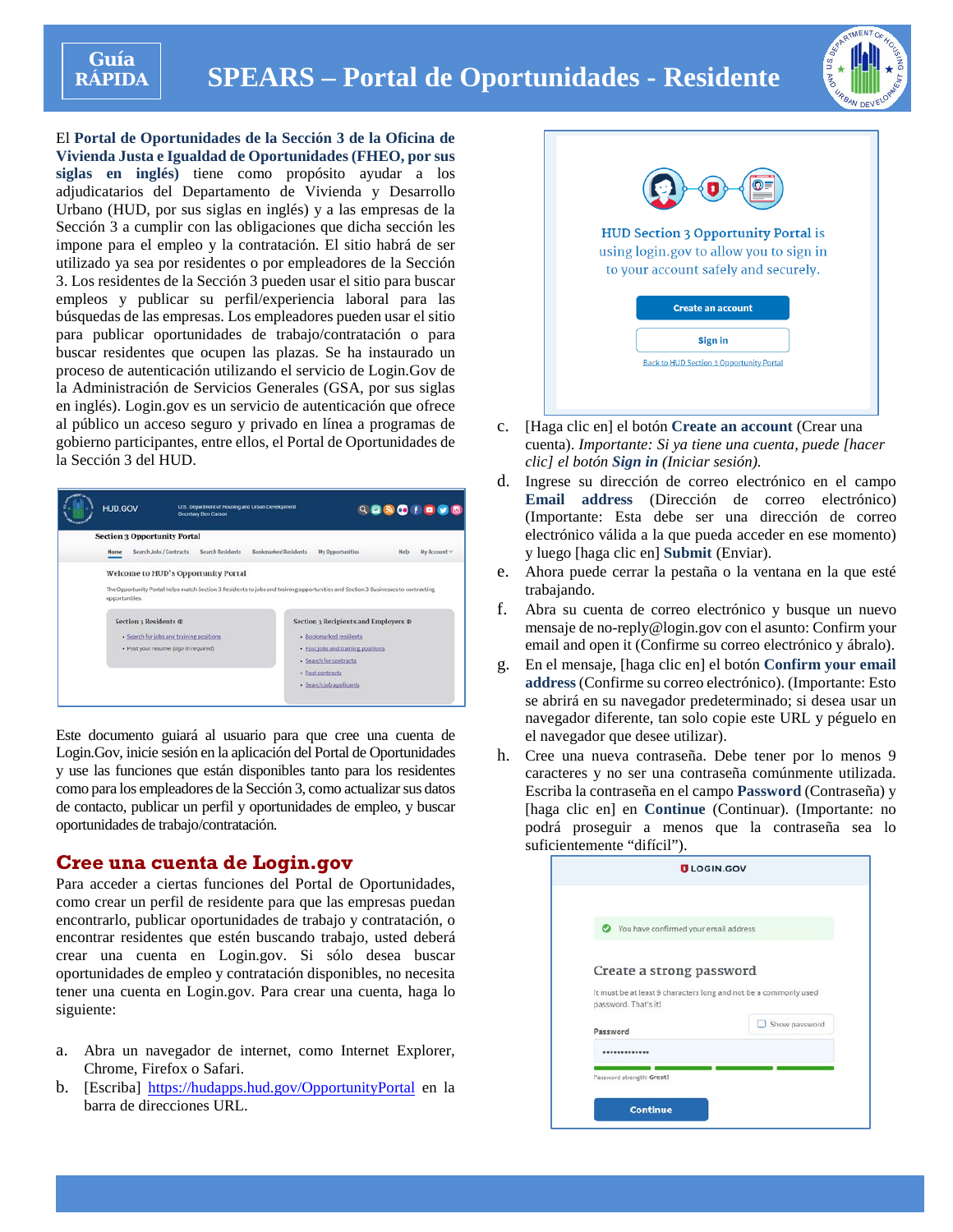- i. Login.gov exige "dos factores de autenticación", lo cual significa que debe proporcionar una forma adicional de probar que la cuenta es suya al iniciar sesión (esto añade una capa adicional de seguridad a su cuenta). Elija una de las 3 opciones presentadas (la más sencilla son los mensajes de texto/SMS (servicio de mensajes cortos) si tiene teléfono celular; de lo contrario, la siguiente más sencilla es recibir una llamada telefónica). Luego [haga clic en] el botón de **Continue** (Continuar).
- j. Si elige un mensaje de texto/SMS, escriba su número de teléfono móvil en el campo Mobile phone number (Número de teléfono móvil) y luego [haga clic en] el **botón Send code** (Enviar código).

| <b>ULOGIN.GOV</b>                                                                                                                      |  |
|----------------------------------------------------------------------------------------------------------------------------------------|--|
|                                                                                                                                        |  |
| Add a phone number                                                                                                                     |  |
| Every time you log in, we will send you a one-time security code via<br>text message or phone call. This helps safeguard your account. |  |
| <b>International code</b>                                                                                                              |  |
| <b>United States of America +1</b>                                                                                                     |  |
| Phone number Mobile phone or landline. If you enter a landline,<br>please select "Phone call" below.                                   |  |
| How should we send you a code?                                                                                                         |  |
| <b>O</b> Text message (SMS)<br>Phone call                                                                                              |  |
| You can change this selection the next time you log in.                                                                                |  |
| <b>Send code</b>                                                                                                                       |  |
| « Cancel account creation                                                                                                              |  |

- k. Si elige un mensaje de texto/SMS, escriba el código de seguridad que recibió vía mensaje de texto/SMS en el campo One-time security code (Código de seguridad para uso por única vez) y luego [haga clic en] **Submit** (Enviar). (Importante: Deberá hacer esto a los 10 minutos de recibir el código o tendrá que generar uno nuevo).
- l. Anote, imprima o capture en una imagen de pantalla su clave personal; tal vez la necesite para iniciar una sesión más tarde y recuperar el acceso a la cuenta si pierde su teléfono, por ejemplo.
- m. [Haga clic en] **Continue** (Continuar).

| out. | This is the only way to regain access to your account if you lose the<br>phone where we send your security code. Write it down or print it |                               |
|------|--------------------------------------------------------------------------------------------------------------------------------------------|-------------------------------|
|      |                                                                                                                                            |                               |
|      | <b>Your personal key</b>                                                                                                                   |                               |
|      |                                                                                                                                            |                               |
|      | Generated on March 14, 2018                                                                                                                | <b>D</b> LOGIN.GOV            |
|      | $\mathbf C$ Get another key                                                                                                                | $\rightarrow$ Print this page |
|      | Why do I need to store my new key on paper?                                                                                                |                               |

- n. Escriba la clave personal que acaba de guardar en el campo que aparezca. No necesita escribir guiones. Sólo los números y las letras de la clave.
- o. [Haga clic en] **Continue** (Continuar).

# **Inicie sesión con Login.gov**

Para iniciar sesión en el Portal de Oportunidades de la Sección 3, haga lo siguiente.

- a. Una vez que tenga una cuenta, podrá visitar <https://hudapps.hud.gov/OpportunityPortal> en su navegador de internet y luego [hacer clic en] el botón **Sign in** (Iniciar sesión).
- b. [Ingrese] su **dirección de correo electrónico** y la **contraseña** que usó al inscribirse en Login.gov y [haga clic en] **Next** (Siguiente).
- c. Entonces habrá entrado en la aplicación y aparecerá la página de inicio del Portal de Oportunidades de la Sección 3.

# **Elija un rol y añada un perfil de residente**

Al ingresar por primera vez, tendrá que seleccionar un rol. También puede acceder a esta página [seleccionando] **My Account** (Mi cuenta) desde el menú superior y luego **View Profile** (Ver perfil). El rol Perfil de residente (Resident Profile) le permite anunciar información que sólo los empleadores aprobados pueden buscar, como sus destrezas, intereses, preferencias, información laboral y curriculum vitae.

a. En la página Role (Rol), [seleccione] "**I want to participate as a Section 3 resident by posting a resume with my employment history/experience, skills, and training for approved employers/contractors to review for possible**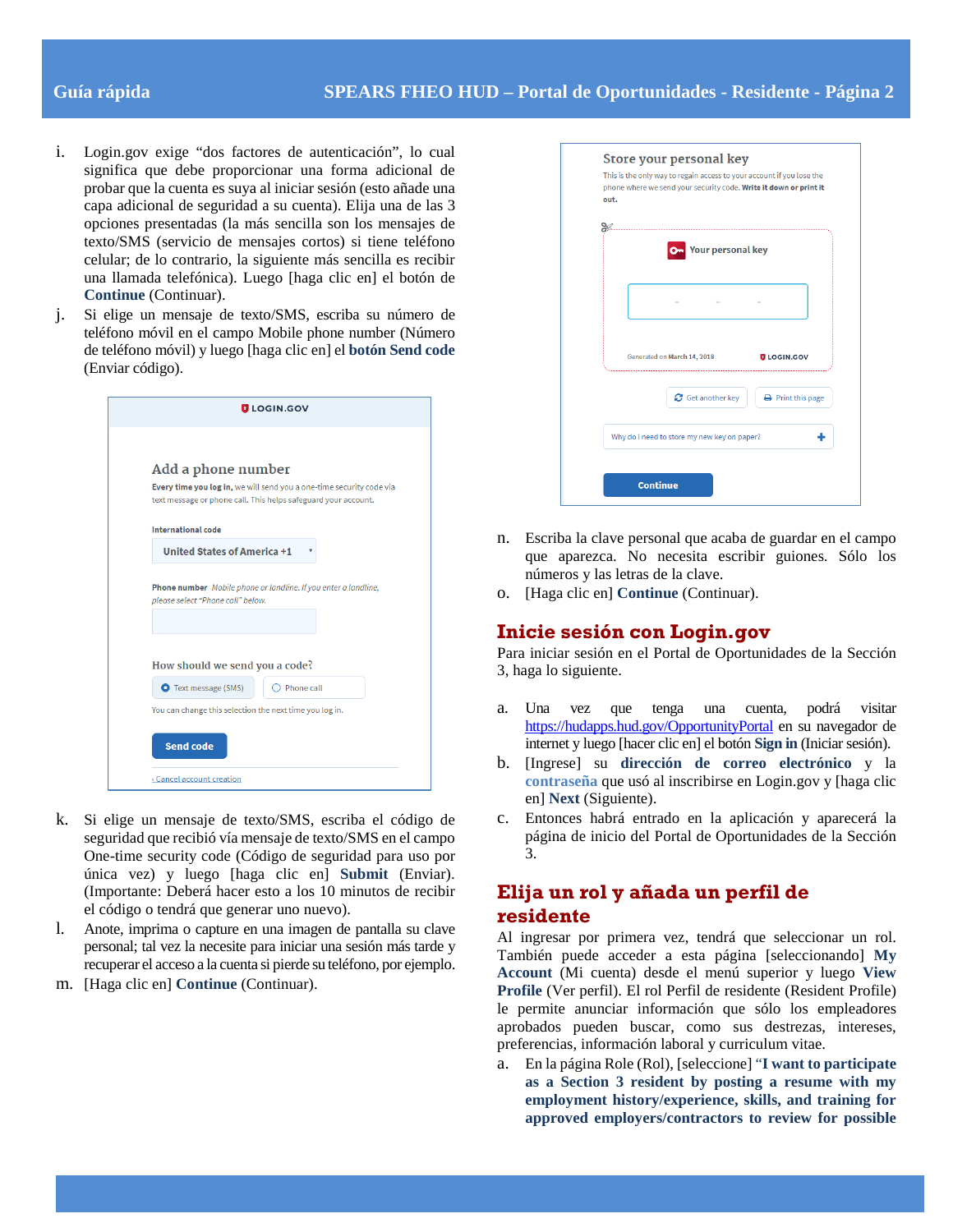**employment"** (Quiero participar como un residente de la Sección 3 publicando un curriculum vitae con mi historial/experiencia laboral, destrezas y capacitación, a fin de que los empleadores/contratistas aprobados lo verifiquen para un posible empleo), [haga clic en] **"I certify that I meet HUD's Section 3 eligibility requirements**" (Hago constar que cumplo con los requisitos de elegibilidad de la Sección 3 del HUD) y luego [haga clic en] **Save** (Guardar).

| <b>Edit Public User Roles</b> |                                                                                                                                                                                                             |
|-------------------------------|-------------------------------------------------------------------------------------------------------------------------------------------------------------------------------------------------------------|
| <b>User Roles</b>             |                                                                                                                                                                                                             |
| Section 3 Resident            |                                                                                                                                                                                                             |
|                               | I want to participate as a Section 3 resident by posting a resume with with my employment history/experience, skills,<br>and training for approved employers/contractors to review for possible employment. |
|                               | I certify that I meet HUD's Section 3 eligibility requirements as follows: I am a resident of public housing; or my family<br>income does not exceed HUD low income limits.                                 |

- b. [Desplácese] hasta la sección **Contact** (Contacto) y [haga clic en] el botón **Edit** (Modificar).
- c. [Ingrese] los datos.; Deberá ingresar los datos en todos los campos que digan *Required* (Obligatorio). [Haga clic en] **Save** (Guardar).

| <b>Edit Contact Details</b>                                               |          |
|---------------------------------------------------------------------------|----------|
| <b>Contact Details</b>                                                    |          |
| <b>Email Address</b><br>hose-thing @gmail.com<br>Manage Login.Gov Account |          |
| <b>Title</b>                                                              |          |
| Ms.                                                                       | 固        |
| <b>First Name</b>                                                         | Required |
| Sandra                                                                    |          |
| <b>Middle Name</b>                                                        |          |
| <b>Last Name</b>                                                          | Required |
| Jimenez                                                                   |          |

- d. [Desplácese] hasta la sección **Profile Details** (Detalles de perfil) y [haga clic en] el botón **Edit** (Modificar).
- e. [Ingrese] los datos en todos los campos pertinentes. [Haga clic en] **Save** (Guardar).

| <b>Edit Profile Details</b>                                                              |          |
|------------------------------------------------------------------------------------------|----------|
| <b>Profile Details</b>                                                                   |          |
| Summary                                                                                  | Required |
| I am seeking work as a carpenter. I also have experience with<br>electrical and drywall. |          |
| <b>Type of Work</b>                                                                      | Required |
| Permanent                                                                                | ≜        |
| <b>Work Status</b>                                                                       | Required |
| <b>Full-time</b>                                                                         | ≜        |
| <b>Availability</b>                                                                      | Required |
| Within 1 month                                                                           | ≜        |
| <b>Compensation Requirements</b>                                                         |          |
| 15                                                                                       |          |

- f. [Desplácese] hasta la sección **Employment History** (Historial laboral) y [haga clic en] el botón **Add Employment History** (Añadir historial laboral).
- g. [Ingrese] los datos en todos los campos. [Haga clic en] **Save** (Guardar).

A

| <b>Employment Details</b>   |          |
|-----------------------------|----------|
| <b>Job Title</b>            | Required |
| <b>Carpenter Supervisor</b> |          |
| <b>Company Name</b>         | Required |
| <b>Acme Construction</b>    | 固        |
| Location                    | Required |
| San Juan, PR                |          |
| From (Month / Year)         | Required |
| November                    |          |
| 2012                        |          |
| To (Month / Year)           | Required |
|                             | ≜        |
|                             |          |

- h. Si tiene un documento adjunto que añadir, [desplácese] hasta la sección **Documents** (Documentos) y [haga clic en] el botón **Add Document** (Añadir documento).
- i. [Haga clic en] **Browse…** (Buscar) y elija un archivo para subir (PDF o .docx) y luego [ingrese] los datos en todos los campos pertinentes. [Haga clic en] **Upload** (Cargar).